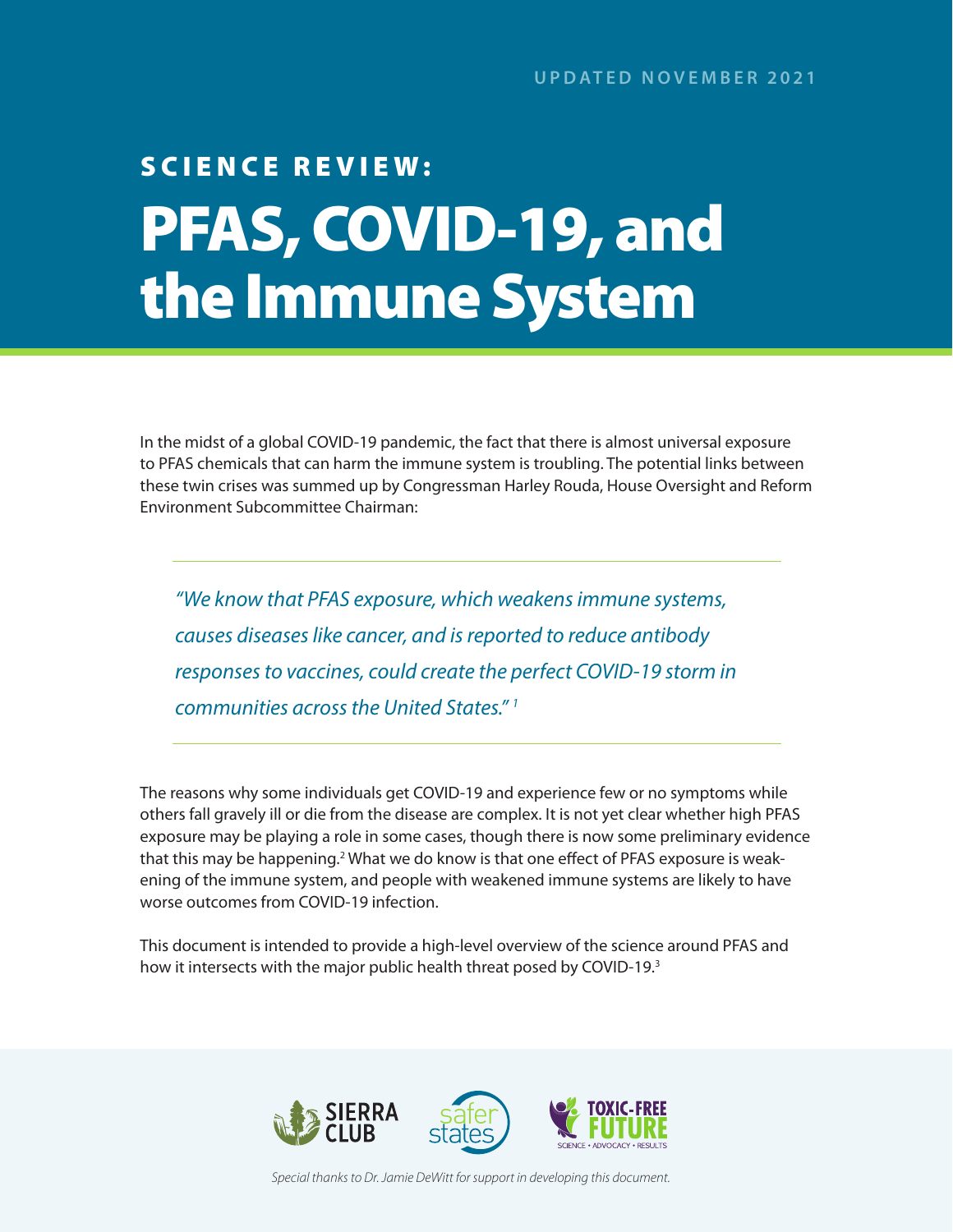# <span id="page-1-0"></span>**Immune System Basics**

The immune system is how the human body prevents and limits infection from pathogens such as viruses, bacteria, and fungi that can cause disease. It also plays an important role in identifying and killing mutated cells that can become cancer. It is a highly complex and important system made up of organs, cells, and proteins that work together throughout our bodies.<sup>[4](#page-8-0)</sup> If the immune system is not functioning properly, this can lead to health problems.

People with weakened immune systems are more likely to get sick from infectious diseases and can experience lowered responses from vaccines. A hypersensitive immune system can lead to allergies, asthma, or autoimmune diseases.[5,6](#page-8-0) PFAS exposures have been linked to each of these immune system disorders, all of which pose unique concerns as we face the COVID-19 global pandemic.

# **PFAS can lower resistance to infectious diseases**

PFAS can weaken the immune system and make people more likely to catch infectious diseases like colds, stomach bugs—and potentially COVID-19. This is suggested by several studies that have reported that people with higher exposures to PFAS are at increased risk of communicable diseases.

In one study of Norwegian families, children born to mothers with higher levels of some PFAS chemicals had more colds and more gastroenteritis (stomach flu) in early childhood.[7](#page-8-0) In Japan, mothers with higher blood measurements of some PFAS chemicals during pregnancy reported more infectious illnesses among their children, and young girls whose mothers had higher levels of certain PFAS also had more infectious illnesses[.8](#page-8-0)

In Denmark, mothers with higher levels of some PFAS were more likely to have children who developed fever during the study period, which is notable since fever is a marker of a variety of kinds of infections.<sup>9</sup> The authors of this study also noted that this "finding is in agreement with an immunosuppressive effect of prenatal exposure to PFAS. The wider implications for childhood infectious disease deserve attention."[10](#page-8-0)

There has been enough concern around how PFAS chemicals impact the immune system that the Centers for Disease Control and Prevention (CDC) issued a statement on the "Potential Intersection between PFAS Exposure and COVID-19", which acknowledged that PFAS exposure "may reduce infectious disease resistance.["11](#page-8-0)

While we don't have direct evidence that PFAS exposure increases people's risks of coming down with COVID-19, there is real reason to believe that this is likely, and we urgently need more research into this question.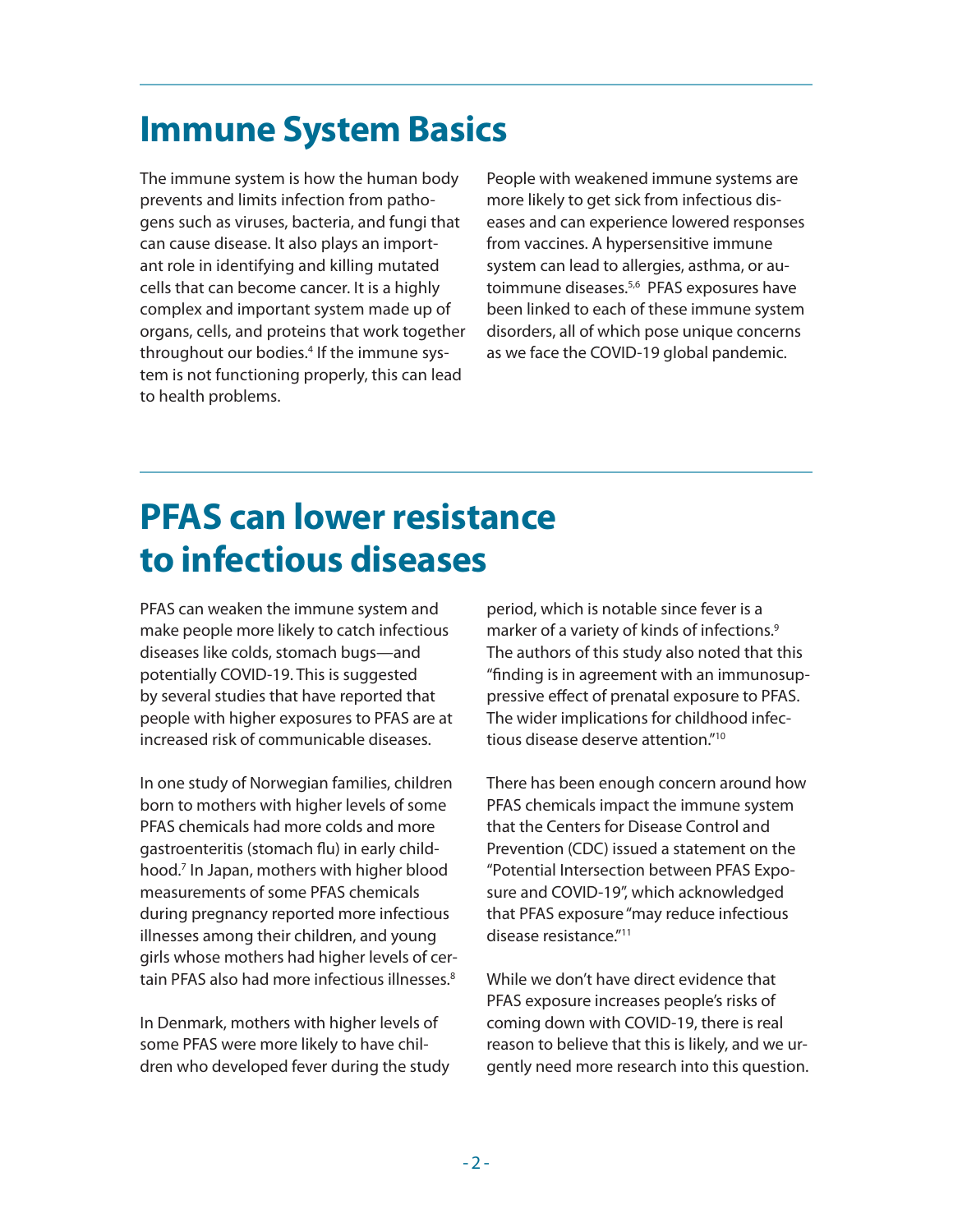# <span id="page-2-0"></span>**PFAS can reduce vaccine effectiveness**

Antibody production is an important component of the immune system. Vaccines work by training the immune system: when the body senses the presence of a virus, bacteria, or other pathogen that it has been primed to fight through vaccination, it produces proteins known as antibodies that attack that particular type of foreign invader (the measles virus, for example). If the body consistently produces enough effective antibodies after vaccination, then that person is considered "immune" and very likely won't get sick from a disease; or if they do get sick, it will be greatly reduced in severity and transmissibility.

However, not everyone who is vaccinated will become immune. According to the World Health Organization, most routine childhood vaccines are effective for 85% to 95% of recipients[.12](#page-8-0) People whose bodies don't launch a robust response to vaccination are more likely to fall ill from that particular disease.

The COVID-19 vaccines, for example, have been shown to be highly effective in protecting the general population against severe disease but have been found to be somewhat less effective for and immune compromised individuals.[13](#page-8-0) For this reason, the Food and Drug Administration is authorizing booster vaccines to increase protection for people most at-risk of severe COVID-19.[14](#page-8-0)

What is highly concerning is that nearly a dozen studies of non-COVID vaccines have found significant decreases in antibody production in people with higher levels of PFAS exposure. These studies measure antibodies a person produces in response to common vaccines, and consistently find people with higher PFAS measurements have lower antibody levels—by as much as a 78%—for a number of different vaccine-prevented illnesses such as tetanus, diphtheria, rubella, mumps, and the flu. (See the table below for a summary of some of the key research.)

| <b>Population</b>     | <b>Finding</b>                                                                                | <b>Study</b>                  |
|-----------------------|-----------------------------------------------------------------------------------------------|-------------------------------|
| Faroe island children | Lower antibody response to tetanus and diph-<br>theria vaccines                               | Grandjean 2012 <sup>15</sup>  |
| Norwegian children    | Lower antibody response to rubella vaccine                                                    | Granum $2013^{16}$            |
| German 1 year olds    | Lower antibody response to flu, tetanus, and<br>diphtheria vaccines                           | Abraham 2020 <sup>17</sup>    |
| West African children | Lower antibody response to measles vaccine                                                    | Timmermann 2020 <sup>18</sup> |
| Greenlandic children  | Lower antibody response to diphtheria vaccine,<br>no such effect found in mothers             | Timmermann 2021 <sup>19</sup> |
| US adolescents        | Lower antibody response to rubella and mumps<br>vaccines                                      | Stein 2016 <sup>20</sup>      |
| US adults             | Lower antibody response to flu vaccine                                                        | Looker $2014^{21}$            |
| US adults             | Lower antibody response to diphtheria and<br>tetanus booster                                  | Kielsen 2016 <sup>22</sup>    |
| US adults             | Lower antibody response to rubella vaccine in<br>adults, no such effect found for adolescents | Pilkerton 2018 <sup>23</sup>  |

#### **Scientific studies showing that PFAS reduces vaccine effectiveness**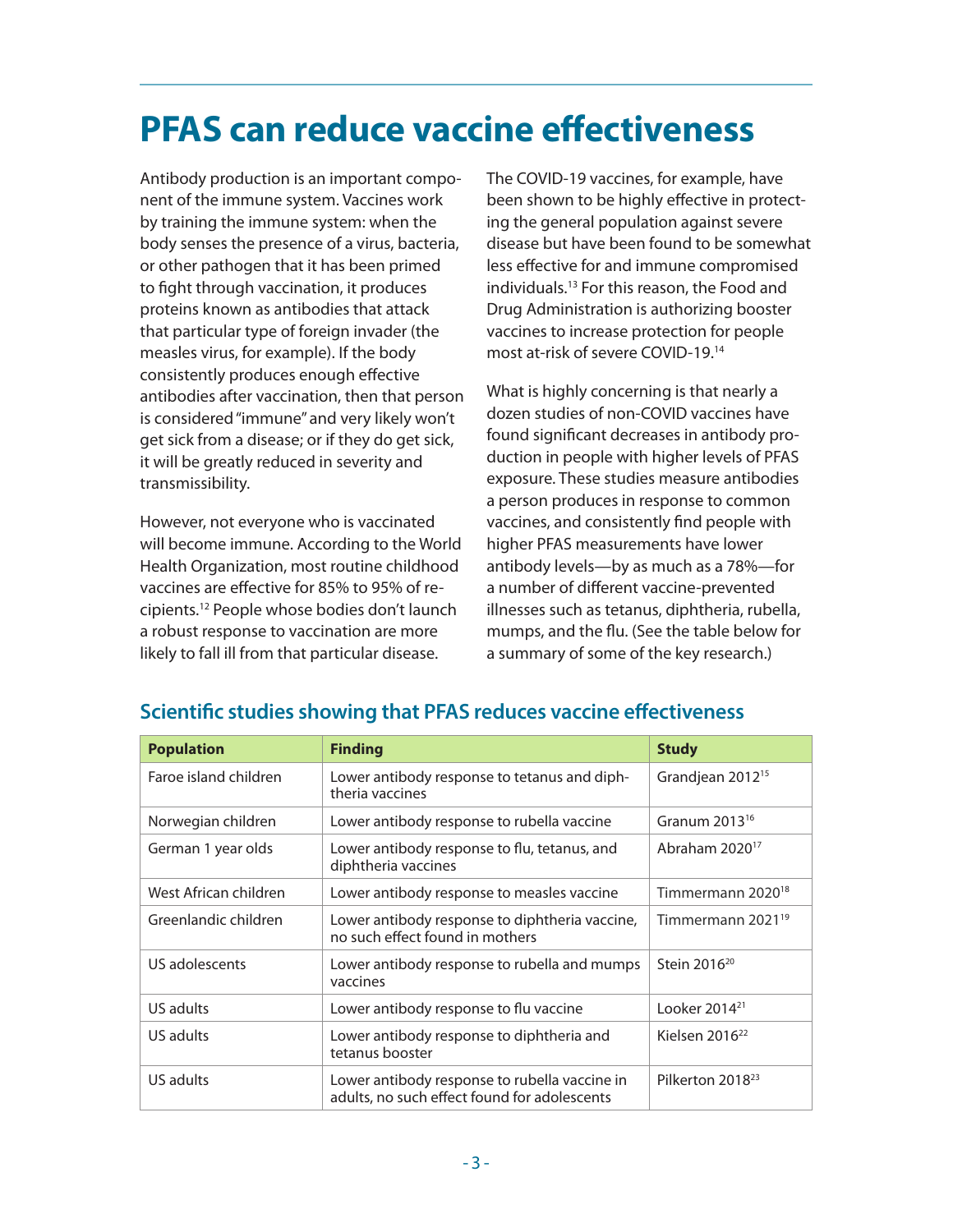<span id="page-3-0"></span>One scientific paper that looked at children in the Faroe islands concluded: "Our findings show that PFAS exposure may inhibit the formation of antibodies and cause more children to be unprotected despite a full regimen of vaccinations…. the strongly decreased antibody concentrations reflect a severe immunological deficit.["24](#page-8-0)

Another scientific study on children living in Greenland found that increased exposure to PFAS and other environmental chemicals was "associated with a decrease in post-vaccination antibody concentrations and with increased risk of not being protected against diphtheria despite appropriate vaccination."[25](#page-8-0)

In a 2016 review of PFAS immunotoxicity, the National Toxicology Program concluded that two of the most studied members of the large class of PFAS chemicals, PFOA and PFOS, are "presumed to be an immune hazard to humans based on a high level of evidence from animal studies that PFOA and PFOS suppressed the antibody response and a moderate level of evidence from studies in humans. The evidence that these chemicals affect multiple aspects of the immune system supports the overall conclusion that both PFOA and PFOS have the potential to alter immune functions in humans.["26](#page-8-0)

Such findings raise concerns that similar effects from PFAS would be seen after COVID-19 vaccination, diminishing its effectiveness in some populations. As the former head of the National Institute of Environmental Health Sciences, Dr. Linda Birnbaum, stated in an interview in the Fall of 2020 about the impact of high PFAS exposure on COVID-19 vaccine effectiveness, "It's not that you won't get any response [from the vaccine], but that it could be decreased."[27](#page-9-0) Since antibody production is an important aspect of a healthy immune response, weakened antibody production could also have a direct effect on a person's ability to ward off infection with the COVID-19 virus as well as their ability to recover quickly.

Historically, vaccines have been critical to protecting the public from communicable diseases,<sup>28</sup> and the COVID-19 vaccine is the latest example of their power. Research has shown the COVID-19 vaccine to be highly effective against preventing severe disease caused by the original virus as well as variants, with COVID-19 related hospitalizations and deaths among unvaccinated individuals being ten or more times higher than in fully vaccinated individuals.[29](#page-9-0)

At the same time, some vaccinated individuals are still ending up in the hospital or dying from COVID-19.[30](#page-9-0) The vaccinated people who are hospitalized with COVID-19 are often people with weakened immune systems.<sup>31</sup> While we don't know whether there is a relationship between PFAS exposure and COVID-19 vaccine effectiveness, this is an area of active research.[32](#page-9-0) As the East Carolina University toxicologist Dr. Jamie DeWitt has noted, "I think that the risk is real, but we can't put definitive numbers on those risks right now.["33](#page-9-0) It is deeply concerning that pollutants like PFAS, which have such intense and lasting effects on our immune systems, have the potential to reduce the power of this important public health tool.

Experts emphasize the critical importance of vaccination regardless of any diminution in effect caused by toxic exposures. Dr. DeWitt has noted that even though some people have concentrations of PFAS that may be immunotoxic, people should still get vaccinated because vaccines give the immune system an additional tool to fight COVID-19 and other types of pathogens; it's like giving somebody who's fighting a battle a weapon.<sup>[34](#page-9-0)</sup>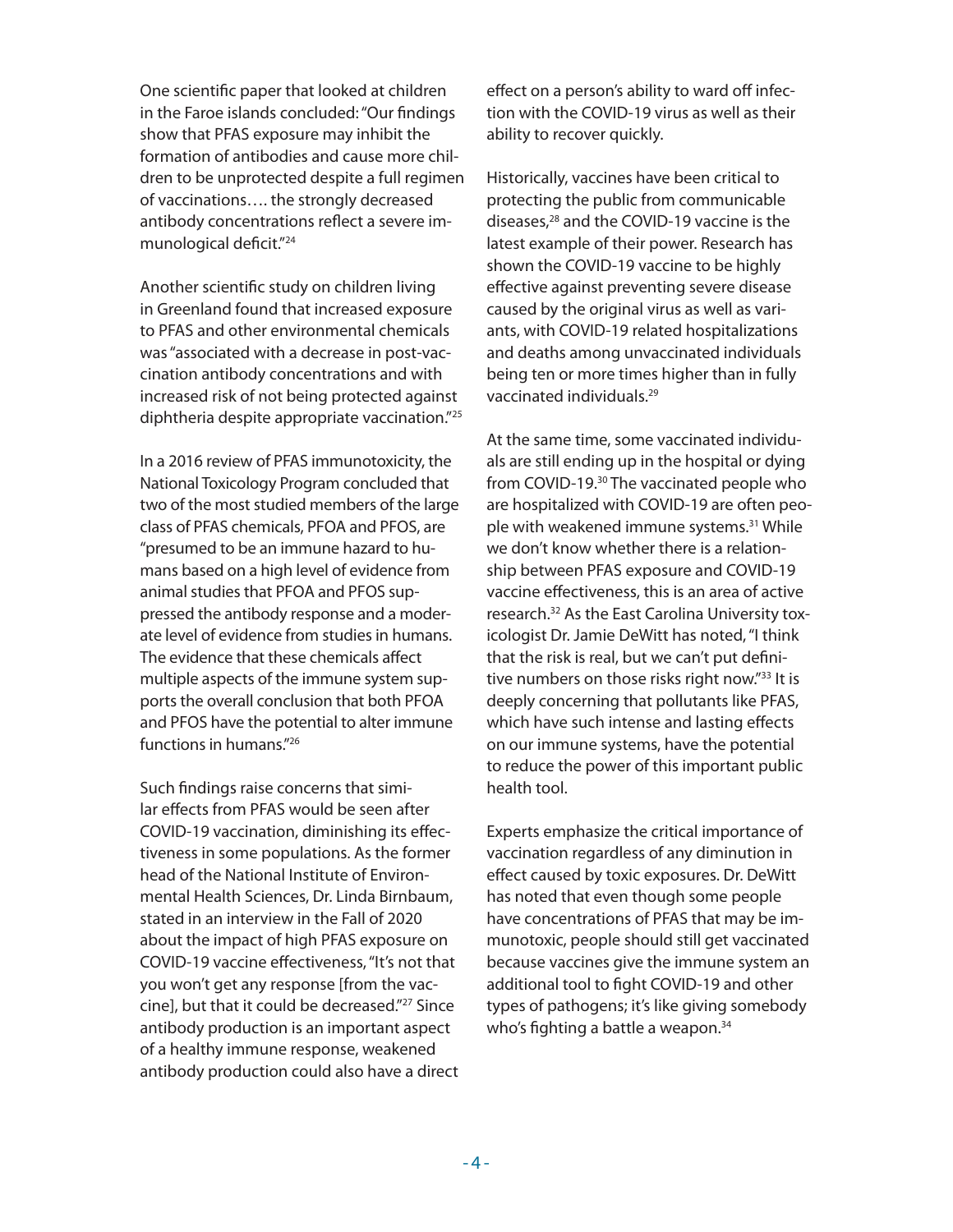<span id="page-4-0"></span>In addition, people with high PFAS exposures should consider being extra cautious when it comes to COVID-19. As Philippe Grandjean, Harvard School of Public Health physician and PFAS researcher, noted in an interview: "My worry is that we vaccinate people with high PFAS exposures, and the vaccine is not protecting them, but they behave

differently… such as stop[ping] wearing masks and having more social interactions."[35](#page-9-0) Until we better understand the relationship between PFAS and the vaccine effectiveness, additional care may be warranted. This is even more true given the spread of more transmissible variants of SARS Co-V2, the virus that causes COVID-19.

### **Can PFAS worsen the outcome of a COVID-19 infection?**

This is a hard question to answer without conclusive data, but the answer is likely yes for several reasons. First, there is now one study from Denmark that has connected low levels of exposure to one type of PFAS to more severe disease, and at levels of PFAS exposure that are lower than they are in the US.[36](#page-9-0) While more study is needed to confirm these results, this is a troubling finding.

Second, the CDC has stated that "people with weakened immune systems are at higher risk of getting severely sick" from COVID-19[.37](#page-9-0) We know that people with high PFAS exposure often have weaker immune systems, which can make them less able to fight off viral infections and become more severely ill when they do get infected.

Third, some studies have also linked high PFAS exposure to autoimmune diseases such as ulcerative colitis and rheumatoid arthritis.<sup>38,39,40</sup> The CDC has warned that people taking immune-suppressing medications for these kinds of autoimmune diseases are at increased risk for incidence and severity of COVID-19.<sup>41</sup>

Fourth, while we are still waiting to see the results of ongoing studies looking at PFAS

exposure and COVID-19 mortality, it is becoming clear that some of the same diseases that are linked to PFAS are associated with higher death rates from COVID-19. For example, PFAS exposure is linked to liver damage, asthma, cancer, and certain kinds of cardiovascular conditions, according to a 2021 review of research conducted by the Agency for Toxic Substances and Disease Registry[.42](#page-9-0) A large study of more than 5,600 COVID-19 deaths in the United Kingdom found that people with liver disease, severe asthma, cancer, cardiovascular disease, as well as other health conditions were more likely to die of the infection.<sup>43</sup>

The CDC has also acknowledged that these same diseases may increase the risk of severe illness from COVID-19[.44](#page-9-0) While no research has evaluated these disease linkages, their similar patterns indicate that such studies are urgent. The concern is that people with high exposures to PFAS could be more likely to experience more serious infections or die of COVID-19 because they already are more likely to suffer from these aggravating conditions.

Fifth, PFAS can impact the fine tuning of the immune system, which can cause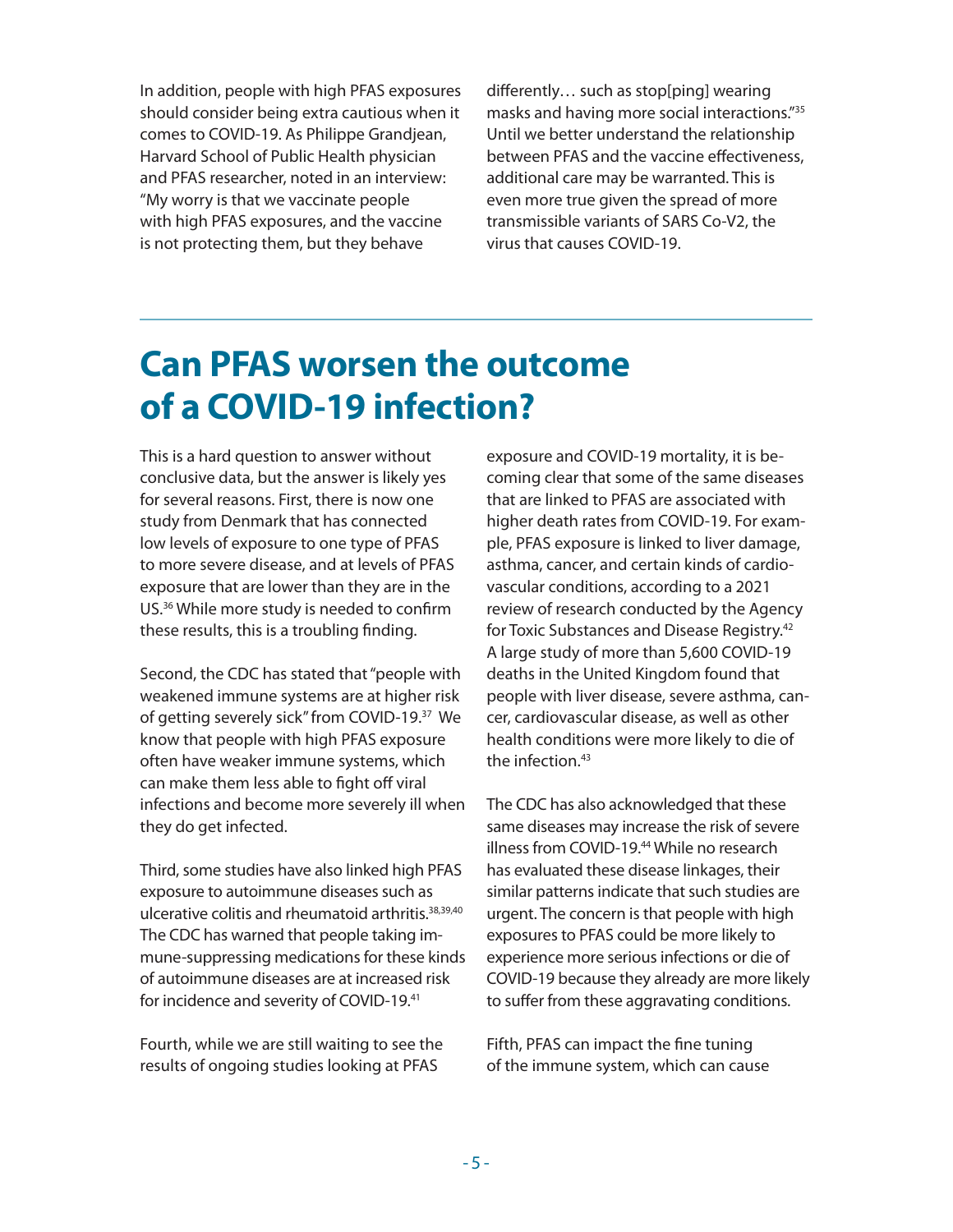<span id="page-5-0"></span>hyper-sensitivities like asthma and food allergies, as well as increase risk of developing auto- immune diseases.[45,46](#page-9-0) One type of immune overreaction experienced by many suffering from severe COVID-19 is a life-threatening systemic inflammatory syndrome called a "cytokine storm."[47,48,49](#page-9-0)

While not very well understood, the tendency for PFAS to lead to immune system overreaction in some people and the fact that immune overreactions in COVID-19 patients can be deadly raises important questions. This is also an area where there have been no studies directly linking these health endpoints but is a key area for further study.

Concerns about the ability for PFAS exposure to worsen health outcomes for COVID-19 have also been raised by Dr. Philippe Grandjean who stated: "Given that PFAS are toxic to the immune system, exposure to these persistent chemicals may well worsen the consequences of a COVID-19 infection. Just like the [studies](https://theintercept.com/2020/06/26/coronavirus-toxic-chemicals-pfas-bpa/)  [which have shown that areas with more se](https://theintercept.com/2020/06/26/coronavirus-toxic-chemicals-pfas-bpa/)[vere air pollution](https://theintercept.com/2020/06/26/coronavirus-toxic-chemicals-pfas-bpa/) have more severe COVID-19 cases and greater mortality, we should also examine if the same applies to communities with PFAS-contaminated drinking water.["50](#page-9-0) Dr. Grandjean was the lead author on the study in Denmark that has suggested that there may be a link between PFAS exposure and more severe COVID-19 disease.<sup>51</sup>

# **PFAS immune system risks to the general population**

People with high levels of PFAS chemicals in their bodies due to contaminated drinking water, their diet, or other intense exposures are more likely to experience immune system harm and other adverse health effects. Most human studies have focused on communities with elevated exposures, but the fact is that nearly all US residents have measurable amounts of PFAS in their bodies.[52](#page-9-0) While there are still many things that we don't know, several studies of the general population in the US or other places of presumably lower exposures suggest that PFAS-related immune system problems are not limited to those people who have been exposed to high levels of PFAS in drinking water or foods.

Two studies of large samples of US residents from the general population found lower

levels of rubella and mumps antibodies in people with higher concentrations of PFOS in their blood[.53,54](#page-9-0) Researchers who looked at PFAS levels in the blood of Norwegian mothers right after they had given birth and compared it to health outcomes in their children up to age three also found troubling results. The scientists found that "PFAS concentrations were associated with reduced antibody levels to the rubella vaccine and increased number of episodes of common cold and gastroenteritis, suggesting that prenatal exposure to various PFAS may lead to immunosuppression in early childhood.["55](#page-9-0) These two studies both point to PFAS-related immune system impacts in the general population.

Due to widespread contamination of food and water with PFAS and other persistent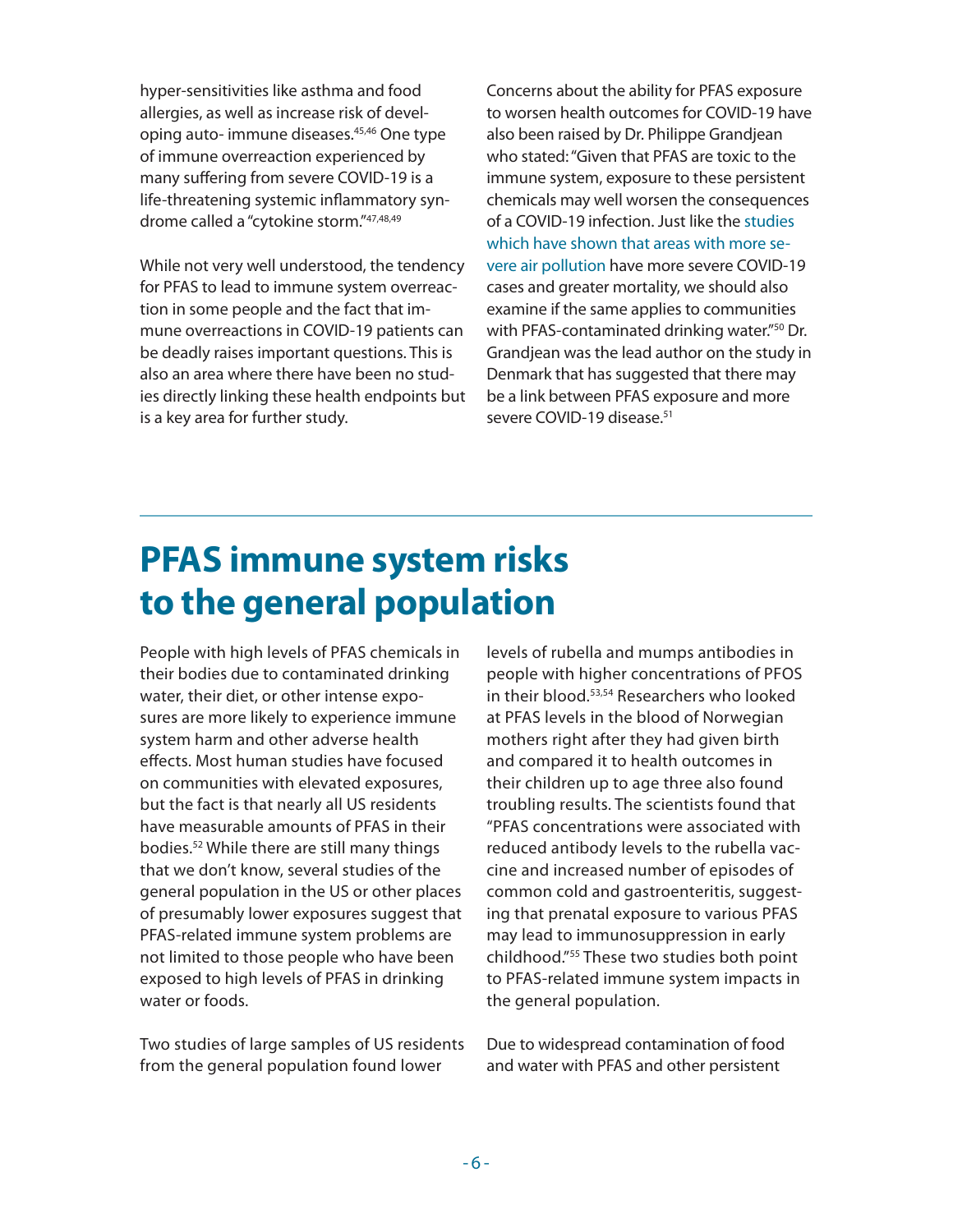<span id="page-6-0"></span>organic pollutants, the concern is that many people in the US and worldwide could have weaker immune systems, including potentially a poorer response to COVID-19 vaccines. Notably, about one-quarter of the US population has blood levels that exceed a safety level for PFOS and PFOA set by the German government to ensure exposures are low enough to protect people from PFAS-related health problems including risks to fertility and pregnancy, immune system problems, and thyroid disruption.<sup>56,57</sup> (It should be noted, of course, that the US is not subject to the German safety level and has only set health advisories for drinking water that are quite weak.[58](#page-10-0))

An independent assessment also suggests that many Americans have had exposure to levels of PFAS that may put them at risk, with Harvard University scientist Phillippe Grandjean finding that PFAS "immunotoxicity in humans and toxicity in animal models suggests that current limits for drinking water contamination are too permissive and must be decreased substantially," and that the "current limits appear to be several hundred fold too high."[59](#page-10-0) Grandjean's more recent study on the relationship between PFAS exposure and COVID-19 severity among the general public in Denmark also

suggests that current levels of exposure could be causing health impacts, especially given that background exposure levels are quite low in Denmark.<sup>60</sup>

It is also important to recognize that science evolves and often what used to be considered safe is later realized to be unsafe. For example, the "safe" blood level of lead was 60 µg/dl in the 1960s, but this was lowered to 10 µg/dl in 1991 after there was mounting evidence of harm at lower levels.<sup>[61](#page-10-0)</sup> This trend has continued: today there is no level of lead that is considered safe and a blood lead level of 5  $\mu$ g/ dl is considered elevated.<sup>[62](#page-10-0)</sup> Therefore, what is considered to be a "safe" level of PFAS in our bodies today may not be considered safe a decade from now when we have had more time to study the impacts of current exposures. In fact, we have already seen this trend take place with certain PFAS chemicals over the last ten or twenty years: state and federal drinking water guidelines for PFOA and PFOS have decreased significantly over this time period.<sup>63</sup>

The bottom line is there is scientific evidence that the immune system impacts of PFAS do extend to the general population and could make some people more vulnerable to COVID-19 and other infectious diseases.

# **COVID-19, toxic chemicals, chronic disease, and racial justice**

PFAS aren't the only chemicals that have been shown to interfere with antibody responses to vaccines, correlate with higher rates of infectious diseases, or adversely affect the immune system in other ways. Such impacts have been detected in people with higher levels of exposure to heavy metals like mercury, arsenic and lead, and other persistent organic pollutants including PCBs, DDT, dioxins, and organochlorine pesticides[.64,65,66,67,68](#page-10-0)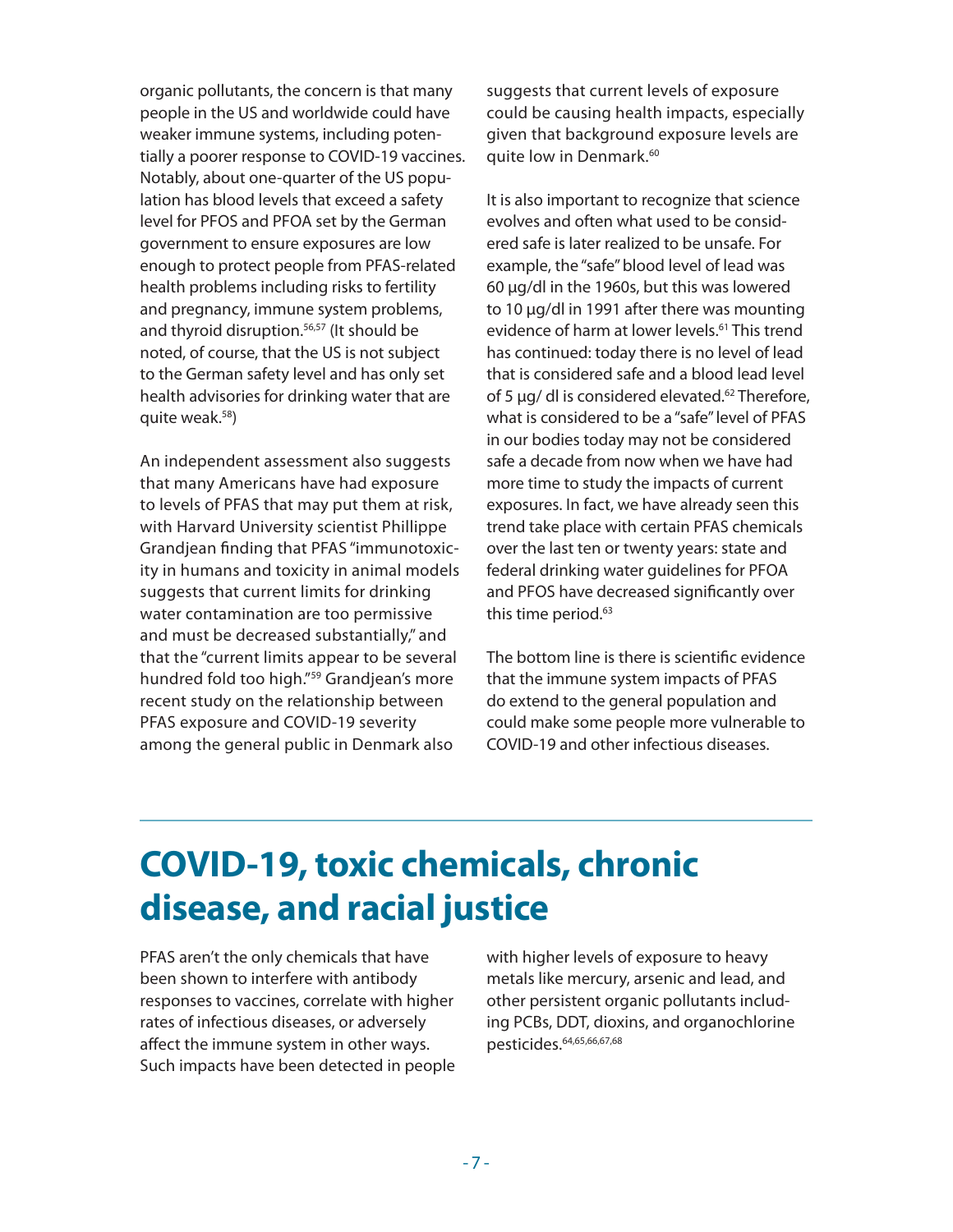<span id="page-7-0"></span>Many of these same toxic chemicals affect people of color and low-income communities disproportionately. For example, a study of more than 30,000 women from the CDC's National Health and Nutrition Examination Survey cohort found significant racial disparities in exposure to heavy metals and pesticides[.69](#page-10-0) Black communities tend to have poorer air quality and Black children are much more likely to have severe lead poisoning.<sup>[70,71](#page-10-0)</sup> A study by NRDC, Coming Clean, and the Environmental Justice Health Alliance for Chemical Policy Reform found that the rate of drinking water violations was higher in communities of color, low-income communities, and areas with higher numbers of non-English speakers.[72](#page-10-0) This analysis also showed that drinking water systems that had repeated violations year after year were 40 percent more common in places with higher percentages of residents who were people of color.

These findings, of course, are just the tip of the iceberg and mean that communities of color and low-income communities are often experiencing higher exposures to many different chemicals that can impact their immune systems and their health. Like other pollution hotspots, people in PFAS-impacted communities live in "fenceline communities" where some people bear the brunt of industrial pollution, facing many of the consequences and none of the benefits.

While many factors affect the spread of the COVID-19 virus, the data clearly show dramatically higher, disproportionate impacts to Black, Latinx, and Indigenous communities in the US[.73](#page-10-0) Members of racial and ethnic minority groups are more likely to experience severe illness, be hospitalized, or die from COVID-19.[74](#page-10-0) This is likely the cumulative toll of many factors, but many scientists are now pointing to the increased burden of exposure to pollution (particularly air pollution) experienced by communities of color as being

one important underlying reason for this pattern[.75,76,77](#page-10-0)

Native populations living in Arctic regions are at particular risk for cumulative effects given that persistent contaminants are concentrated in northern latitudes and accumulate in higher levels in the fat of seafood and marine mammals. The rate of infectious disease among Inuit children is quite high and there have been three studies showing that infants with higher exposures to organochlorine compounds are more likely to experience acute respiratory, ear, and gastrointestinal infections.[78,79,80](#page-10-0) Since it is now known that exposure to PFAS chemicals are also elevated in the Arctic, one question worth noting is whether they could be causing additive or synergistic effects on the immune system as this was not examined in earlier studies looking at organochlorine exposure. There is much reason for concern given that one recent study found that exposure to both PCBs and PFAS increased the chances of children not being protected by the diphtheria vaccine due to lowered antibody levels.<sup>81</sup>

These findings underscore the need to look beyond just PFAS and prevent the continued use of toxic chemicals more generally. This is critical to protect the health of our communities, and the health of our immune systems. It is also a reminder that when it comes to persistent pollutants, highly impacted populations can extend to the furthest reaches of the globe and include indigenous communities.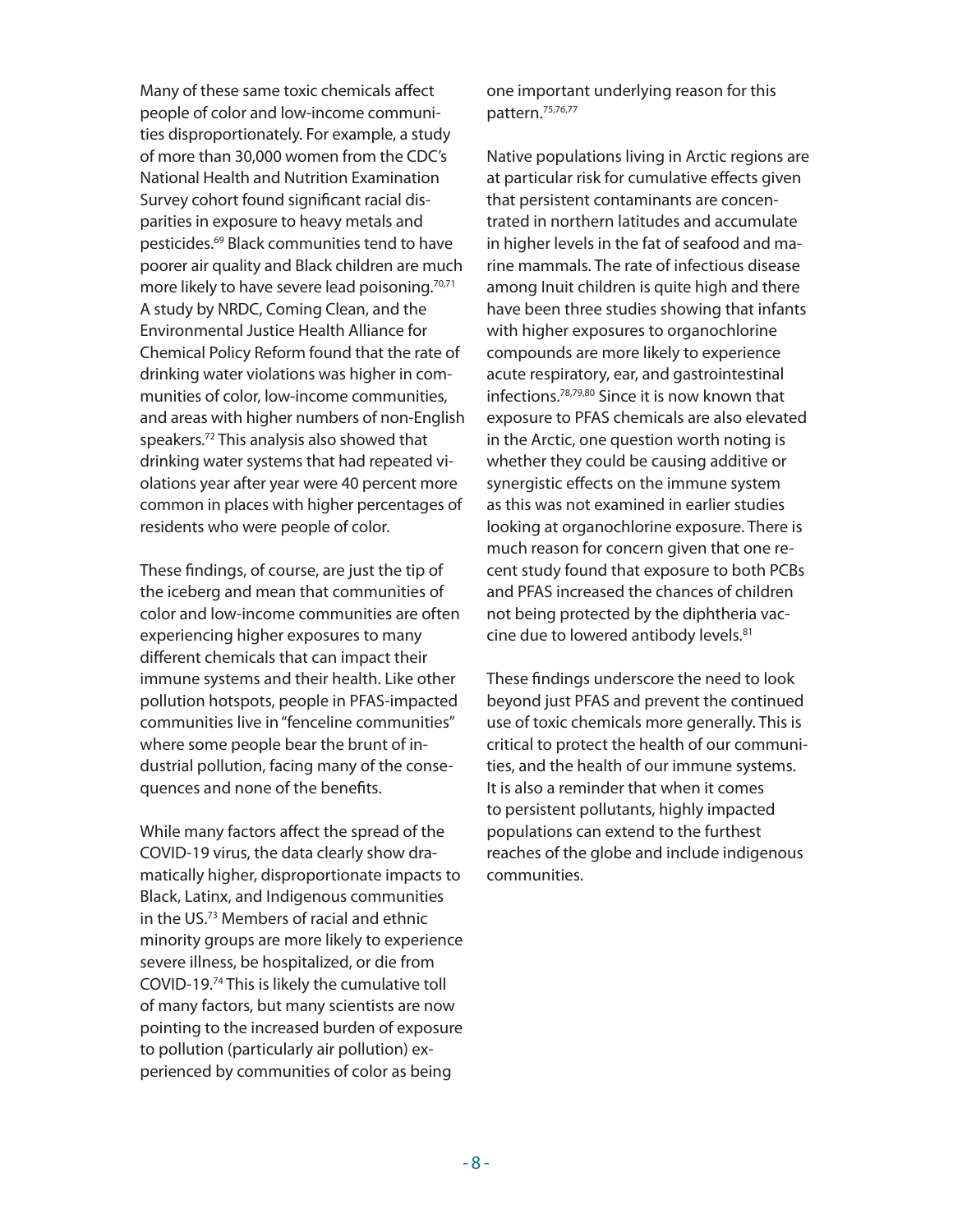#### <span id="page-8-0"></span>**Endnotes**

- [1](#page-0-0) Office of Congressman Harley Rouda. July 29, 2020. Rouda leads letter requesting examination of COVID-19 and PFAS relationship. [https://rouda.house.gov/media/ press-releas](https://rouda.house.gov/media/press-releases/rouda-leads-letter-requesting-examination-covid-19-and-pfas-relationship)[es/rouda-leads-letter-requesting-examination- covid-19](https://rouda.house.gov/media/press-releases/rouda-leads-letter-requesting-examination-covid-19-and-pfas-relationship) [and-pfas-relationship](https://rouda.house.gov/media/press-releases/rouda-leads-letter-requesting-examination-covid-19-and-pfas-relationship)
- [2](#page-0-0) Grandjean P, Timmermann CAG, Kruse M, et al. Severity of COVID-19 at elevated exposure to perfluorinated alkylates. Preprint. *medRxiv*. 2020;2020.10.22.20217562. Published 2020 Oct 26. doi:10.1101/2020.10.22.20217562
- [3](#page-0-0) Another useful overview of how PFAS impacts the immune system is Environmental Working Group's review titled "PFAS chemicals harm the immune system, decrease response to vaccines" available at [https://www.ewg.org/](https://www.ewg.org/news-and-analysis/2019/06/pfas-chemicals-harm-immune-system-decrease-response-vaccines-new-ewg)  [news-and-analysis/2019/06/pfas-chemicals-harm-im](https://www.ewg.org/news-and-analysis/2019/06/pfas-chemicals-harm-immune-system-decrease-response-vaccines-new-ewg)[mune-system-decrease-response-vaccines-new-ewg](https://www.ewg.org/news-and-analysis/2019/06/pfas-chemicals-harm-immune-system-decrease-response-vaccines-new-ewg)
- [4](#page-1-0) National Institute for Allergy and Infectious Diseases. (2020, August 26). Immune System Overview. [https://www.](https://www.niaid.nih.gov/research/immune-system-overview) [niaid.nih.gov/research/immune-system-overview](https://www.niaid.nih.gov/research/immune-system-overview)
- [5](#page-1-0) National Institute for Allergy and Infectious Diseases. (2020, August 26). Disorders of the immune system[.](https://www.niaid.nih.gov/research/immune-system-disorders) [https://www.niaid.nih.gov/research/immune-system-dis](https://www.niaid.nih.gov/research/immune-system-disorders)[orders](https://www.niaid.nih.gov/research/immune-system-disorders)
- [6](#page-1-0) Yunzhi Xu, Guangjie Chen, "Mast Cell and Autoimmune Diseases", Mediators of Inflammation, vol. 2015, Article ID 246126, 8 pages, 2015. [https://doi.](https://doi.org/10.1155/2015/246126)  [org/10.1155/2015/246126](https://doi.org/10.1155/2015/246126)
- [7](#page-1-0) Granum B, Haug LS, Namork E, et al. Prenatal exposure to perfluoroalkyl substances may be associated with altered vaccine antibody levels and immune-related health outcomes in early childhood. J Immunotoxicol 2013; 10: 373–379.
- [8](#page-1-0) Goudarzi H, Miyashita C, Okada E, Kashino I, Chen CJ, Ito S, Araki A, Kobayashi S, Matsuura H, Kishi R. Prenatal exposure to perfluoroalkyl acids and prevalence of infectious diseases up to 4 years of age. Environ Int. 2017;104:132–8.
- [9](#page-1-0) Dalsager L, Christensen N, Husby S, Kyhl H, Nielsen F, Host A, Grandjean P, Jensen TK. Association between prenatal exposure to perfluorinated compounds and symptoms of infections at age 1-4 years among 359 children in the Odense child cohort. Environ Int. 2016;96:58–64.
- [10](#page-1-0) Dalsager L, Christensen N, Husby S, Kyhl H, Nielsen F, Host A, Grandjean P, Jensen TK. Association between prenatal exposure to perfluorinated compounds and symptoms of infections at age 1-4 years among 359 children in the Odense child cohort. Environ Int. 2016;96:58–64.
- [11](#page-1-0) Agency for Toxics Substances and Disease Registry. September 2, 2020. Statement on Potential Intersection between PFAS Exposure and COVID-19. [https://www.atsdr.](https://www.atsdr.cdc.gov/pfas/health-effects/index.html) [cdc.gov/pfas/ health-effects/index.html](https://www.atsdr.cdc.gov/pfas/health-effects/index.html)
- [12](#page-2-0) World Health Organization. September 1, 2002. Six common misconceptions about immunization. [https://www.](https://www.who.int/vaccine_safety/initiative/detection/immunization_misconceptions/en/index2.html)  [who.int/vaccine\\_safety/initiative/detection/immuniza](https://www.who.int/vaccine_safety/initiative/detection/immunization_misconceptions/en/index2.html)[tion\\_misconceptions/en/index2.html](https://www.who.int/vaccine_safety/initiative/detection/immunization_misconceptions/en/index2.html)
- [13](#page-2-0) Centers for Disease Control and Prevention. October 8, 2021. COVID-19 Vaccines for Moderately to Severely Immunocompromised People. [https://www.cdc.gov/coronavi](https://www.cdc.gov/coronavirus/2019-ncov/vaccines/recommendations/immuno.html)[rus/2019-ncov/vaccines/recommendations/immuno.html](https://www.cdc.gov/coronavirus/2019-ncov/vaccines/recommendations/immuno.html)
- [14](#page-2-0) Food and Drug Administration. August 12, 2021. Coronavirus (COVID-19) Update: FDA Authorizes Additional Vaccine Dose for Certain Immunocompromised Individuals. [https://www.fda.gov/news-events/press-announcements/](https://www.fda.gov/news-events/press-announcements/coronavirus-covid-19-update-fda-authorizes-additional-vaccine-dose-certain-immunocompromised) [coronavirus-covid-19-update-fda-authorizes-addition](https://www.fda.gov/news-events/press-announcements/coronavirus-covid-19-update-fda-authorizes-additional-vaccine-dose-certain-immunocompromised)[al-vaccine-dose-certain-immunocompromised](https://www.fda.gov/news-events/press-announcements/coronavirus-covid-19-update-fda-authorizes-additional-vaccine-dose-certain-immunocompromised)
- [15](#page-2-0) Grandjean P, Andersen EW, Budtz-Jørgensen E, et al. Serum vaccine antibody concentrations in children exposed to perfluorinated compounds [published correction appears in JAMA. 2012 Mar 21;307(11):1142]. JAMA. 2012;307(4):391-397. DOI: [https://jamanetwork.com/jour](https://jamanetwork.com/journals/jama/fullarticle/1104903)[nals/jama/fullarticle/1104903](https://jamanetwork.com/journals/jama/fullarticle/1104903)
- [16](#page-2-0) Granum B, Haug LS, Namork E, et al. Prenatal exposure to perfluoroalkyl substances may be associated with altered vaccine antibody levels and immune-related health outcomes in early childhood. J Immunotoxicol. 2013;10(4):373-379. DOI: [https://www.tandfonline.com/](https://www.tandfonline.com/doi/full/10.3109/1547691X.2012.755580) [doi/full/10.3109/1547691X.2012.755580](https://www.tandfonline.com/doi/full/10.3109/1547691X.2012.755580)
- [17](#page-2-0) Abraham K, Mielke H, Fromme H, et al. Internal exposure to perfluoroalkyl substances (PFASs) and biological markers in 101 healthy 1-year-old children: associations between levels of perfluorooctanoic acid (PFOA) and vaccine response. Arch Toxicol. 2020;94(6):2131-2147. DOI: [https://](https://link.springer.com/article/10.1007/s00204-020-02715-4) [link.springer.com/article/10.1007/s00204-020-02715-4](https://link.springer.com/article/10.1007/s00204-020-02715-4)
- [18](#page-2-0) Timmermann CAG, Jensen KJ, Nielsen F, et al. Serum Perfluoroalkyl Substances, Vaccine Responses, and Morbidity in a Cohort of Guinea-Bissau Children. Environ Health Perspect. 2020;128(8):87002. DOI: [https://www.ncbi.nlm.](https://www.ncbi.nlm.nih.gov/pmc/articles/PMC7416537/) [nih. gov/pmc/articles/PMC7416537/](https://www.ncbi.nlm.nih.gov/pmc/articles/PMC7416537/)
- [19](#page-2-0) Timmermann CAG, Pedersen HS, Weihe P, Bjerregaard P, Nielsen F, Heilmann C, Grandjean P. Concentrations of tetanus and diphtheria antibodies in vaccinated Greenlandic children aged 7-12 years exposed to marine pollutants, a cross sectional study. Environ Res. 2021 Jul 31;203:111712. doi: 10.1016/j.envres.2021.111712. Epub ahead of print. PMID: 34343554.
- [20](#page-2-0) Stein CR, McGovern KJ, Pajak AM, Maglione PJ, Wolff MS. Perfluoroalkyl and polyfluoroalkyl substances and indicators of immune function in children aged 12-19 y: National Health and Nutrition Examination Survey. *Pediatr Res*. 2016;79(2):348-357. doi: [https://www.nature.com/articles/](https://www.nature.com/articles/pr2015213)  [pr2015213](https://www.nature.com/articles/pr2015213)
- [21](#page-2-0) Looker C, Luster MI, Calafat AM, et al. Influenza vaccine response in adults exposed to perfluorooctanoate and perfluorooctanesulfonate. Toxico Sci. 2014;138(1):76- 88. Doi: [https://academic.oup.com/toxsci/arti](https://academic.oup.com/toxsci/article/138/1/76/1671296)[cle/138/1/76/1671296](https://academic.oup.com/toxsci/article/138/1/76/1671296)
- [22](#page-2-0) Kielsen K, Shamim Z, Ryder LP, et al. Antibody response to booster vaccination with tetanus and diphtheria in adults exposed to perfluorinated alkylates. *J Immunotoxicol*. 2016;13(2):270-273. doi: [https://www.tandfonline.com/](https://www.tandfonline.com/doi/full/10.3109/1547691X.2015.1067259)  [doi/full/10.3109/1547691X.2015.1067259](https://www.tandfonline.com/doi/full/10.3109/1547691X.2015.1067259)
- [23](#page-2-0) Pilkerton CS, Hobbs GR, Lilly C, Knox SS. Rubella immunity and serum perfluoroalkyl substances: Sex and analytic strategy. *PLoS One*. 2018;13(9):e0203330. Published 2018 Sep 24. doi: [https://journals.plos.org/plosone/arti](https://journals.plos.org/plosone/article?id=10.1371/journal.pone.0203330)[cle?id=10.1371/journal.pone.0203330](https://journals.plos.org/plosone/article?id=10.1371/journal.pone.0203330)
- [24](#page-3-0) Mogensen UB, Grandjean P, Heilmann C, Nielsen F, Weihe P, Budtz-Jørgensen E. Structural equation modeling of immunotoxicity associated with exposure to perfluorinated al- alkylates. Environ Health. 2015;14:47. Published 2015 Jun 5. doi: [https://ehjournal.biomedcentral.com/](https://ehjournal.biomedcentral.com/articles/10.1186/s12940-015-0032-9) [articles/10.1186/ s12940-015-0032-9](https://ehjournal.biomedcentral.com/articles/10.1186/s12940-015-0032-9)
- [25](#page-3-0) Timmermann et al. Concentrations of tetanus and diphtheria antibodies.
- [26](#page-3-0) National Toxicology Program 2016, Immunotoxicity Associated with Exposure to Perfluorooctanoic Acid (PFOA) or Perfluorooctane Sulfonate (PFOS).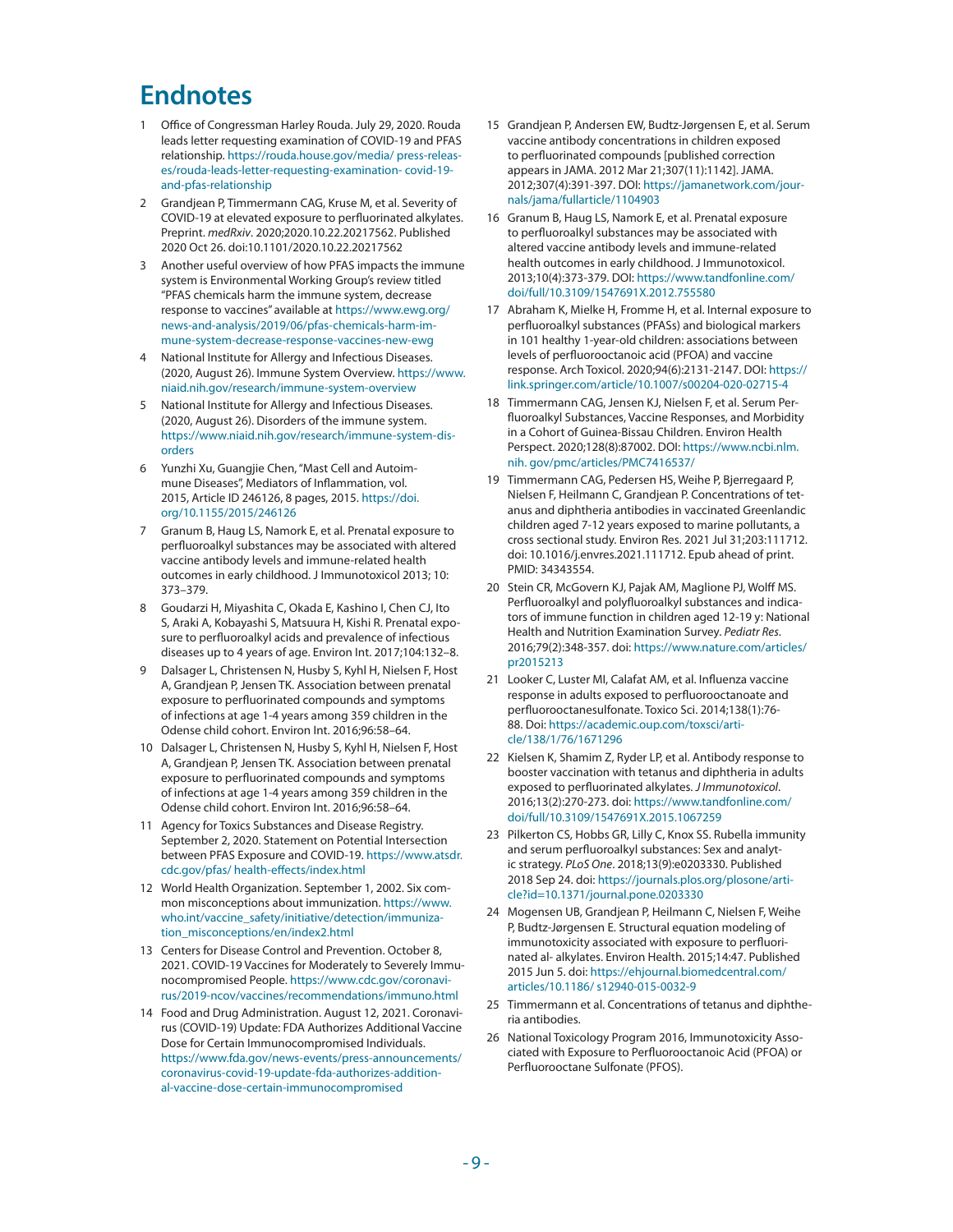- <span id="page-9-0"></span>[27](#page-3-0) Sorg, L. January 4, 2021. COVID-19 vaccine could be less effective in people with high PFAS levels in blood. Michigan Advance. [https://michiganadvance.com/2021/01/04/](https://michiganadvance.com/2021/01/04/covid-19-vaccine-could-be-less-effective-in-people-with-high-pfas-levels-in-blood/) [covid-19-vaccine-could-be-less-effective-in-people -with](https://michiganadvance.com/2021/01/04/covid-19-vaccine-could-be-less-effective-in-people-with-high-pfas-levels-in-blood/)[high-pfas-levels-in-blood/](https://michiganadvance.com/2021/01/04/covid-19-vaccine-could-be-less-effective-in-people-with-high-pfas-levels-in-blood/)
- [28](#page-3-0) World Health Organization. Sept 1, 2020. Vaccines and Immunization: Overview. [https://www.who.int/health-top](https://www.who.int/health-topics/vaccines-and-immunization#tab=tab_1)[ics/vaccines-and-immunization#tab=tab\\_1](https://www.who.int/health-topics/vaccines-and-immunization#tab=tab_1)
- [29](#page-3-0) Centers for Disease Control and Prevention. September 17, 2021. Monitoring Incidence of COVID-19 Cases, Hospitalizations, and Deaths, by Vaccination Status — 13 U.S. Jurisdictions, April 4–July 17, 2021. Morbidity and Mortality Weekly Report. 70(37);1284–1290. [https://www.](https://www.cdc.gov/mmwr/volumes/70/wr/mm7037e1.htm?s_cid=mm7037e1_w) [cdc.gov/mmwr/volumes/70/wr/mm7037e1.htm?s\\_cid=m](https://www.cdc.gov/mmwr/volumes/70/wr/mm7037e1.htm?s_cid=mm7037e1_w)[m7037e1\\_w](https://www.cdc.gov/mmwr/volumes/70/wr/mm7037e1.htm?s_cid=mm7037e1_w)
- [30](#page-3-0) Centers for Disease Control and Prevention. September 17, 2021. Monitoring Incidence of COVID-19 Cases, Hospitalizations, and Deaths, by Vaccination Status.
- [31](#page-3-0) Tenforde et al. Effectiveness of SARS-CoV-2 mRNA Vaccines for Preventing COVID-19 Hospitalizations in the United States (2021) DOI: [https://doi.](https://doi.org/10.1101/2021.07.08.21259776) [org/10.1101/2021.07.08.21259776](https://doi.org/10.1101/2021.07.08.21259776)
- [32](#page-3-0) Rizzuto, P. Risk of PFAS Sabotaging Covid Vaccines' Promise Spurs Study. Dec. 11, 2020. Bloomberg Law. [https://news.](https://news.bloomberglaw.com/environment-and-energy/risk-of-pfas-sabotaging-covid-vaccines-promise-spurs-research) [bloomberglaw.com/environment-and-energy/risk-of-pfas](https://news.bloomberglaw.com/environment-and-energy/risk-of-pfas-sabotaging-covid-vaccines-promise-spurs-research)[sabotaging-covid-vaccines-promise-spurs-research](https://news.bloomberglaw.com/environment-and-energy/risk-of-pfas-sabotaging-covid-vaccines-promise-spurs-research)
- [33](#page-3-0) Dunne, A. Scientists consider PFAS, COVID-19 and vaccine efficacy. December 18, 2020. WAMC Northeast Public Radio. https://www.wamc.org/hudson-valley-news/2020-12-18/scientists-consider-pfas-covid-19 and-vaccine-efficacy
- [34](#page-3-0) Dunne, A. Scientists consider PFAS, COVID-19 and vaccine efficacy.
- [35](#page-4-0) Rizzuto, P. Risk of PFAS Sabotaging Covid Vaccines' Promise Spurs Study. Dec. 11, 2020. Bloomberg Law. [https://news.](https://news.bloomberglaw.com/environment-and-energy/risk-of-pfas-sabotaging-covid-vaccines-promise-spurs-research) [bloomberglaw.com/environment-and-energy/risk-of-pfas](https://news.bloomberglaw.com/environment-and-energy/risk-of-pfas-sabotaging-covid-vaccines-promise-spurs-research)[sabotaging-covid-vaccines-promise-spurs-research](https://news.bloomberglaw.com/environment-and-energy/risk-of-pfas-sabotaging-covid-vaccines-promise-spurs-research)
- [36](#page-4-0) Grandjean et al. Severity of COVID-19 at elevated exposure to perfluorinated alkylates.
- [37](#page-4-0) Centers for Disease Control and Prevention. September 2, 2020. If You Are Immunocompromised, Protect Yourself From COVID-1[9](https://www.cdc.gov/coronavirus/2019-ncov/need-extra-precautions/immunocompromised.html) [https://www.cdc.gov/corona](https://www.cdc.gov/coronavirus/2019-ncov/need-extra-precautions/immunocompromised.html)[vi-rus/2019-ncov/need-extra-precautions/immunocom](https://www.cdc.gov/coronavirus/2019-ncov/need-extra-precautions/immunocompromised.html)[promised.html](https://www.cdc.gov/coronavirus/2019-ncov/need-extra-precautions/immunocompromised.html)
- [38](#page-4-0) Steenland K, Zhao L, Winquist A. A cohort incidence study of workers exposed to perfluorooctanoic acid (PFOA). Occup Environ Med. 2015;72:373–80.
- [39](#page-4-0) Steenland K, Zhao L, Winquist A, Parks C. Ulcerative colitis and perfluorooctanoic acid (PFOA) in a highly exposed population of community residents and workers in the Mid-Ohio Valley. Environ Health Perspect. 2013;121:900–5.
- [40](#page-4-0) DeWitt et al. 2019. Exposure to per- and polyfluoroalkyl substances leads to immunotoxicity: Epidemiological and toxicological evidence. J Expo Sci Environ Epidemiol. 2019 March; 29(2): 148–156. DOI[:](https://www.nature.com/articles/s41370-018-0097-y) [https://www.nature.com/arti](https://www.nature.com/articles/s41370-018-0097-y)[cles/s41370-018-0097-y](https://www.nature.com/articles/s41370-018-0097-y)
- [41](#page-4-0) Centers for Disease Control. If You Are Immunocompromised, Protect Yourself From COVID-19. [https://www.cdc.](https://www.cdc.gov/coronavirus/2019-ncov/need-extra-precautions/immunocompromised.html)  [gov/coronavirus/2019-ncov/need-extra-precautions/im](https://www.cdc.gov/coronavirus/2019-ncov/need-extra-precautions/immunocompromised.html)[munocompromised.html](https://www.cdc.gov/coronavirus/2019-ncov/need-extra-precautions/immunocompromised.html)
- [42](#page-4-0) Agency for Toxic Substances and Disease Registry (ATSDR). 2021. Toxicological profile for Perfluoroalkyls. Atlanta, GA: U.S. Department of Health and Human Services, Public Health Service. DOI: 10.15620/cdc:59198
- [43](#page-4-0) Williamson E, Walker A, Bhaskaran K, et al. Factors associated with COVID-19-related death using OpenSAFE- LY. Nature 584, 430–436 (2020)[.](https://doi.org/10.1038/s41586-020-2521-4) [https://doi.org/10.1038/](https://doi.org/10.1038/s41586-020-2521-4)  [s41586-020-2521-4](https://doi.org/10.1038/s41586-020-2521-4)
- [44](#page-4-0) Centers for Disease Control. September 2, 2020. People with certain medical conditions. [https://www.cdc.gov/](https://www.cdc.gov/coronavirus/2019-ncov/need-extra-precautions/people-with-medical-conditions.html)  [coronavirus/2019-ncov/need-extra-precautions/peo](https://www.cdc.gov/coronavirus/2019-ncov/need-extra-precautions/people-with-medical-conditions.html)[ple-with-medical-conditions.html](https://www.cdc.gov/coronavirus/2019-ncov/need-extra-precautions/people-with-medical-conditions.html)
- [45](#page-5-0) DeWitt et al. 2019. Exposure to per- and polyfluoroalkyl substances leads to immunotoxicity: Epidemiological and toxicological evidence. J Expo Sci Environ Epidemiol. 2019 March; 29(2): 148–156. doi: [https://www.nature.com/arti](https://www.nature.com/articles/s41370-018-0097-y)[cles/s41370-018-0097-y](https://www.nature.com/articles/s41370-018-0097-y)
- [46](#page-5-0) Steenland K, Zhao L, Winquist A, Parks C. Ulcerative colitis and perfluorooctanoic acid (PFOA) in a highly exposed population of community residents and workers in the mid- Ohio valley. Environ Health Perspect. 2013;121(8):900- 905. doi[:](https://ehp.niehs.nih.gov/doi/10.1289/ehp.1206449) [https://ehp.niehs.nih.gov/doi/10.1289/](https://ehp.niehs.nih.gov/doi/10.1289/ehp.1206449) [ehp.1206449](https://ehp.niehs.nih.gov/doi/10.1289/ehp.1206449)
- [47](#page-5-0) Fajgenbaum DC, June CH. Cytokine Storm. N Engl J Med. 2020 Dec 3;383(23):2255-2273. doi: 10.1056/NEJMra2026131. PMID: 33264547; PMCID: PMC7727315.
- [48](#page-5-0) Hojyo S, Uchida M, Tanaka K, et al. How COVID-19 induces cytokine storm with high mortality. Inflamm Regen. 2020;40:37. Published 2020 Oct 1. doi:10.1186/s41232-020- 00146-3
- [49](#page-5-0) Mustafa MI, Abdelmoneim AH, Mahmoud EM, Makhawi AM. Cytokine Storm in COVID-19 Patients, Its Impact on Organs and Potential Treatment by QTY Code-Designed Detergent-Free Chemokine Receptors. Mediators Inflamm. 2020;2020:8198963. Published 2020 Sep 23. doi:10.1155/2020/8198963
- [50](#page-5-0) Robuck, A. July 19, 2020. Widespread PFAS chemical pollution will likely make COVID-19 worse. [https://www.salon.](https://www.salon.com/2020/07/19/widespread-pfas-chemical-pollution-will-likely-make-covid-19-worse_partner/)  [com/2020/07/19/widespread-pfas-chemical-pollution-will](https://www.salon.com/2020/07/19/widespread-pfas-chemical-pollution-will-likely-make-covid-19-worse_partner/)[likely-make-covid-19-worse\\_partner/](https://www.salon.com/2020/07/19/widespread-pfas-chemical-pollution-will-likely-make-covid-19-worse_partner/)
- [51](#page-5-0) Grandjean et al. Severity of COVID-19 at elevated exposure to perfluorinated alkylates.
- [52](#page-5-0) Lewis RC, Johns LE, Meeker JD. 2015. Serum Biomarkers of Exposure to Perfluoroalkyl Substances in Relation to Serum Testosterone and Measures of Thyroid Function among Adults and Adolescents from NHANES 2011–2012. Int J Environ Res Public Health. 12(6): 6098–6114.
- [53](#page-5-0) Stein et al, 2015. Perfluoroalkyl and polyfluoroalkyl substances and indicators of immune function in children aged 12–19 y: National Health and Nutrition Examination Survey. Pediatric Research 79:348-357. [https://www.nature.](https://www.nature.com/articles/pr2015213/)  [com/articles/pr2015213/](https://www.nature.com/articles/pr2015213/)
- [54](#page-5-0) Pilkerton CS, Hobbs GR, Lilly C, Knox SS. Rubella immunity and serum perfluoroalkyl substances: Sex and analytic strategy. PLoS One. 2018; 13(9):e0203330. [https://doi.](https://doi.org/10.1371/journal.pone.0203330)  [org/10.1371/journal.pone.0203330](https://doi.org/10.1371/journal.pone.0203330)
- [55](#page-5-0) Granum B, Haug LS, Namork E, Stølevik SB, Thomsen C, Aaberge IS, et al. Prenatal exposure to perfluoroalkyl substances may be associated with altered vaccine antibody levels and immune-related health outcomes in early childhood. J Immunotoxicol. 2013;10(4):373–9. DOI: [10.3109/1547691X.2012.755580](https://doi.org/10.3109/1547691x.2012.755580)
- [56](#page-6-0) Andrews, D. 2019. INSIGHT: The Case for Regulating All PFAS Chemicals as a Class. Bloomberg Law[.](https://news.bloomberglaw.com/environment-and-energy/insight-the-case-for-regulating-all-pfas-chemicals-as-a-class) [https://news.](https://news.bloomberglaw.com/environment-and-energy/insight-the-case-for-regulating-all-pfas-chemicals-as-a-class)  [bloomberglaw.com/environment-and-energy/insight-the](https://news.bloomberglaw.com/environment-and-energy/insight-the-case-for-regulating-all-pfas-chemicals-as-a-class)[case-for-regulating-all-pfas-chemicals-as-a-class](https://news.bloomberglaw.com/environment-and-energy/insight-the-case-for-regulating-all-pfas-chemicals-as-a-class)
- [57](#page-6-0) Please note that the German "safe" level includes a safety buffer.